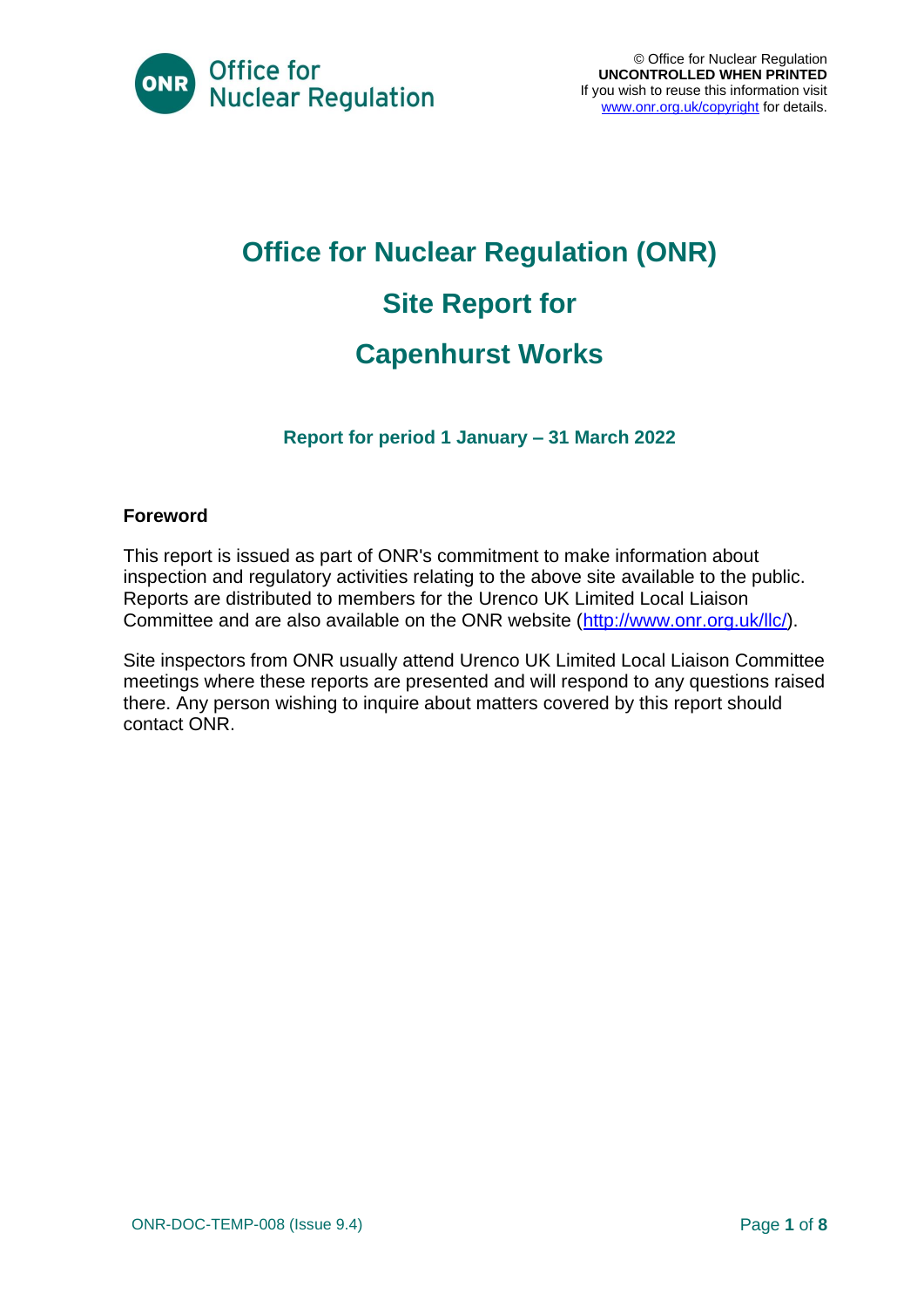

#### **Table of Contents**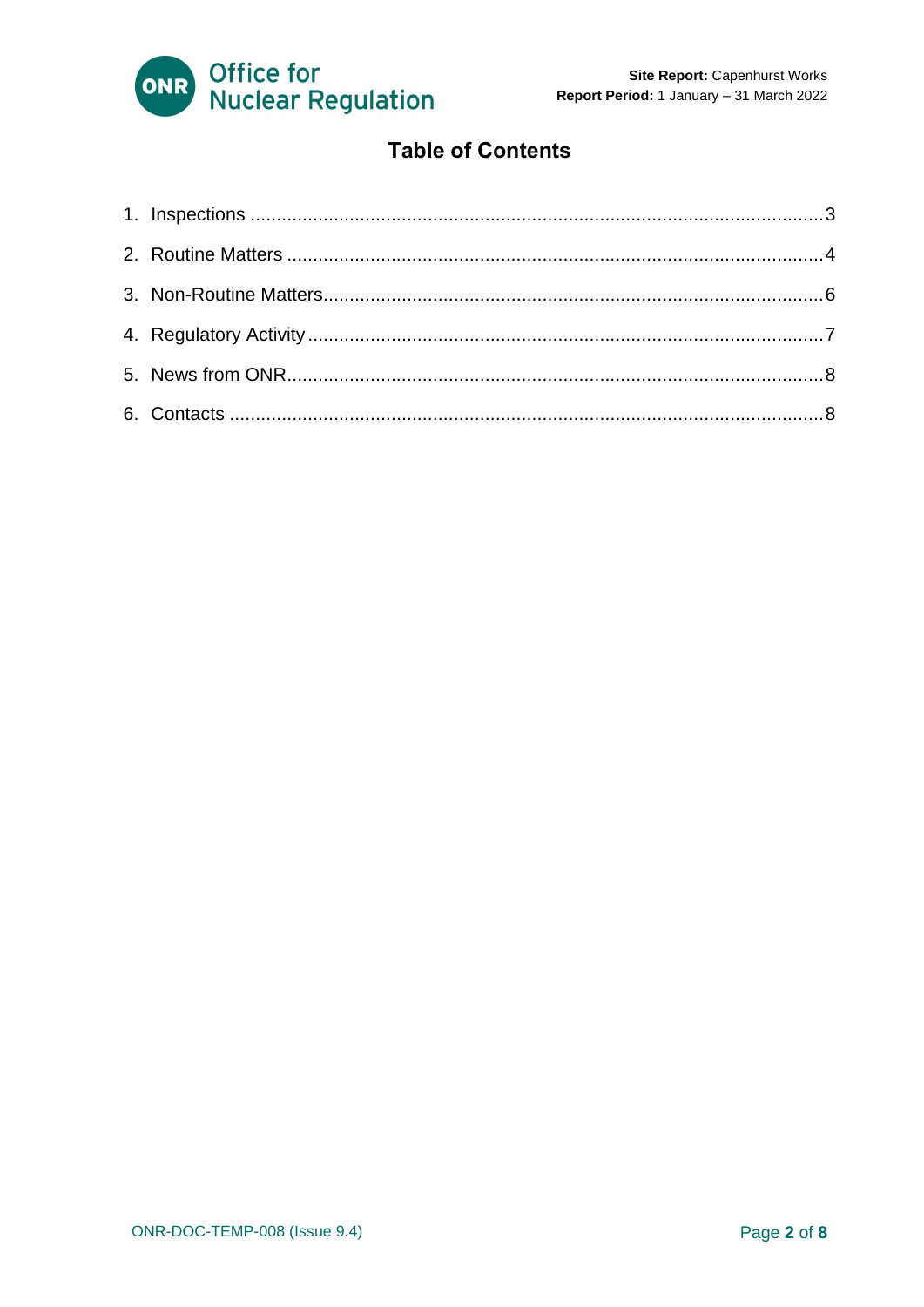

# <span id="page-2-0"></span>1. Inspections

### 1.1. Dates of Inspection

ONR Inspectors made inspections on the following dates during the report period 1 January to 31 March 2022:

- 8, 9 & 23 February 2022
- 9, 14-16, 21, 22, 29 & 31 March 2022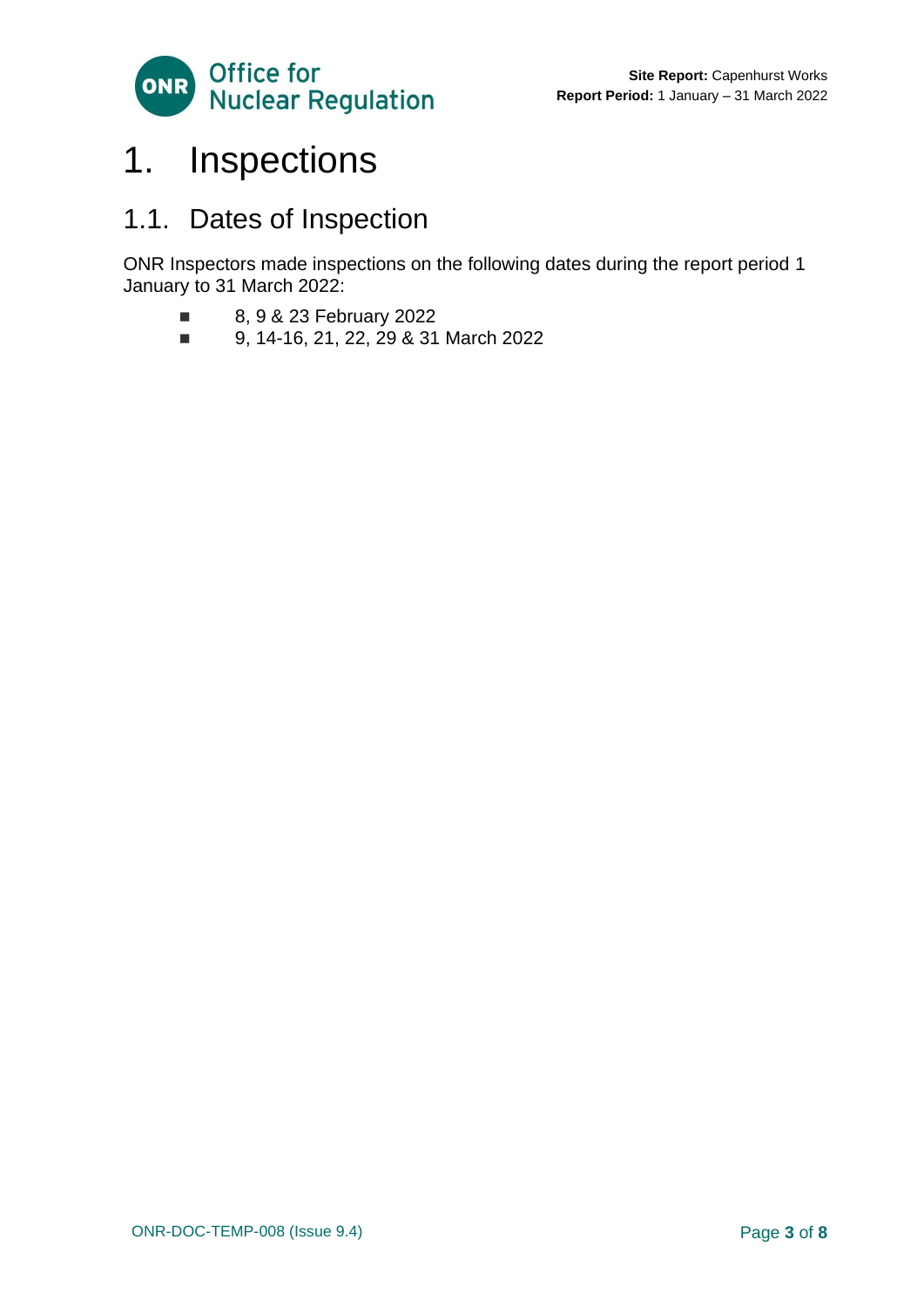

# <span id="page-3-0"></span>2. Routine Matters

#### 2.1. Inspections

Inspections are undertaken as part of the process for monitoring compliance with:

- the conditions attached by ONR to the nuclear site licence granted under the Nuclear Installations Act 1965 (NIA65) (as amended);
- the Energy Act 2013
- the Health and Safety at Work Act 1974 (HSWA74); and
- regulations made under HSWA74, for example the Ionising Radiations Regulations 2017 (IRR17) and the Management of Health and Safety at Work Regulations 1999 (MHSWR99).

The inspections entail monitoring the licensee's actions on the site in relation to incidents, operations, maintenance, projects, modifications, safety case changes and any other matters that may affect safety. The licensee is required to make and implement adequate arrangements under the conditions attached to the licence in order to ensure legal compliance. Inspections seek to judge both the adequacy of these arrangements and their implementation.

In this period, routine inspections of Capenhurst Works covered the following:

- examination, maintenance, inspection and testing;
- management of operations including control and supervision;
- staff training, qualifications and experience;
- conventional (non-nuclear) health and safety;
- safeguards;
- security.

Members of the public, who would like further information on ONR's inspection activities during the reporting period, can view site Intervention Reports at [www.onr.org.uk/intervention-records](http://www.onr.org.uk./intervention-records) on our website [www.onr.org.uk](http://www.onr.org.uk/) .Should you have any queries regarding our inspection activities, please email [contact@onr.gov.uk.](mailto:contact@onr.gov.uk)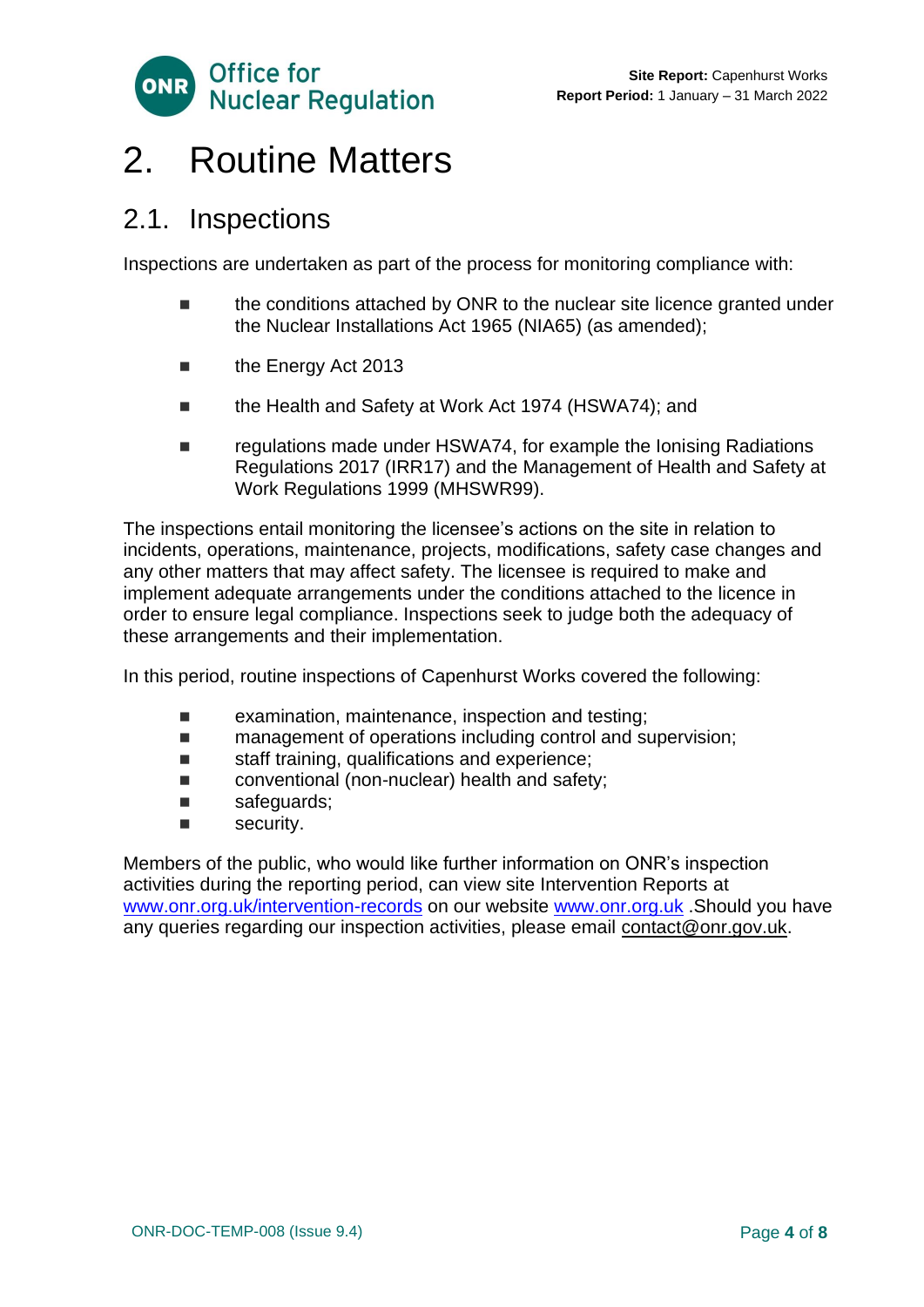

### 2.2. Other Work

Regulation of on-site operations continue despite increasing Covid-19 numbers effecting ONR inspector availability. Contingency arrangements continue to be in place at the Capenhurst Works to ensure continued operational safety and emergency response capability.

Significant progress with the through-life management of risk for the legacy cylinders on site during this period and work has completed to ensure the site reduces risks to as low as reasonably practicable. The Nuclear Decommissioning Authority is working with Urenco UK Ltd and Urenco Nuclear Stewardship to secure the long-term funding required to manage the risks to as low as reasonably practicable for the legacy cylinders.

Routine regulatory engagement continues with Urenco ChemPlants (UCP), the operators of the Tails Management Facility (TMF), which continues with its active commissioning. Previous operational issues seem to have been resolved and the plant is entering into a more operational phase.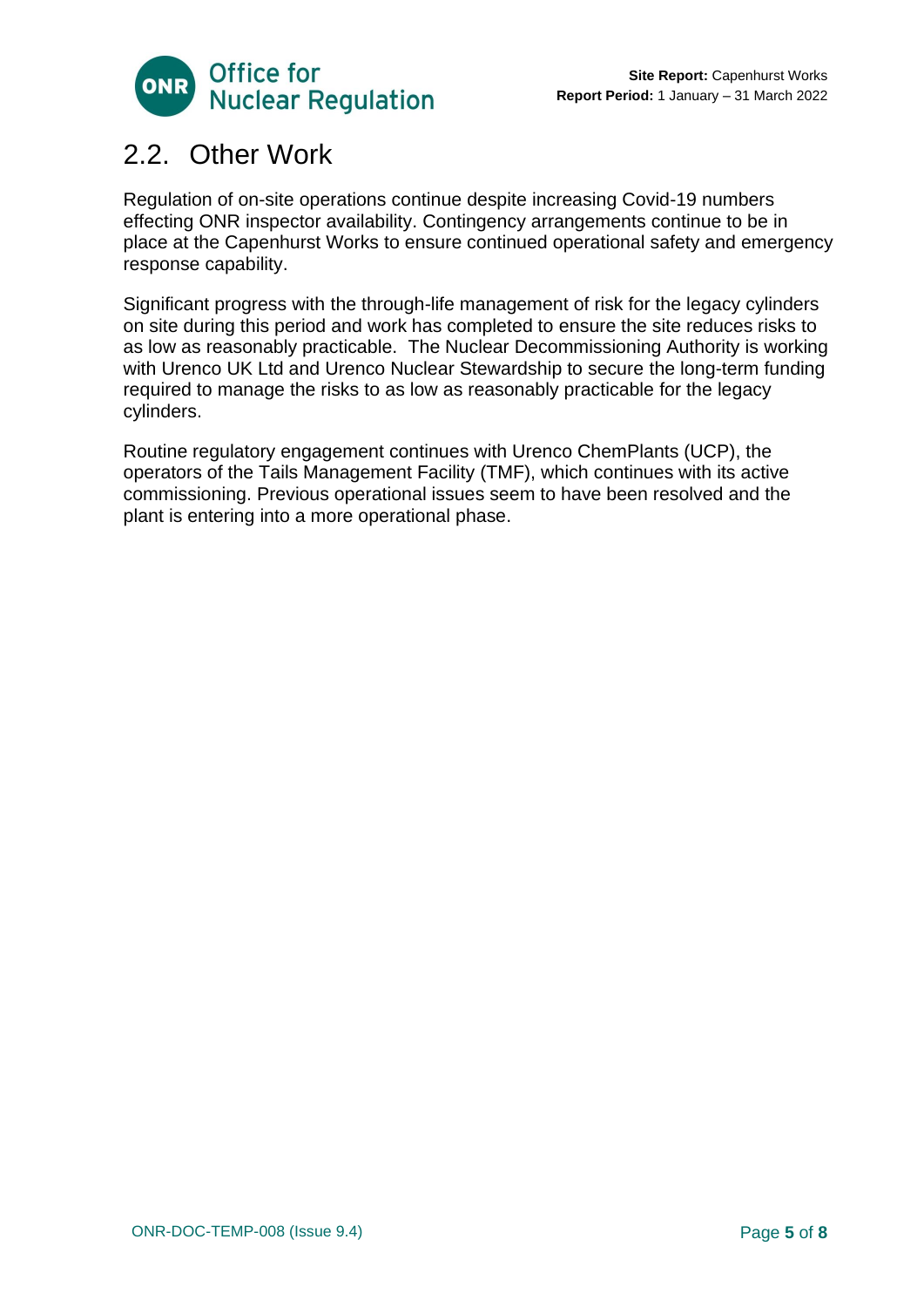

# <span id="page-5-0"></span>3. Non-Routine Matters

Licensees are required to have arrangements to respond to non-routine matters and events. ONR inspectors judge the adequacy of the licensee's response, including actions taken to implement any necessary improvements.

There were no such matters or events of significance during the period.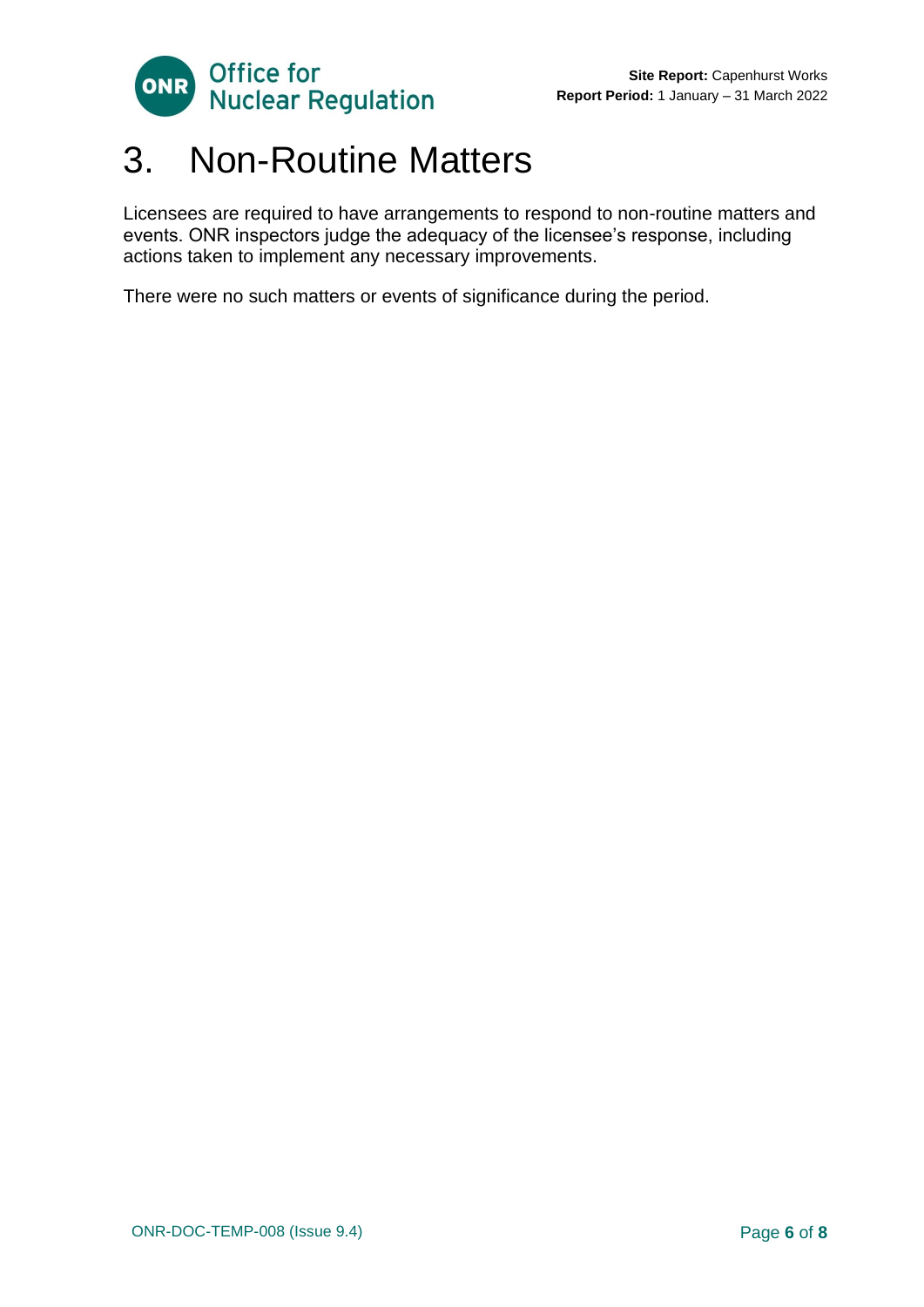

# <span id="page-6-0"></span>4. Regulatory Activity

ONR may issue formal documents to ensure compliance with regulatory requirements. Under nuclear site licence conditions, ONR issues regulatory documents, which either permit an activity or require some form of action to be taken; these are usually collectively termed 'Licence Instruments' (LIs) but can take other forms. In addition, inspectors may take a range of enforcement actions, to include issuing an Enforcement Notice.

■ No LIs, Enforcement Notices or Enforcement letters were issued during this period.